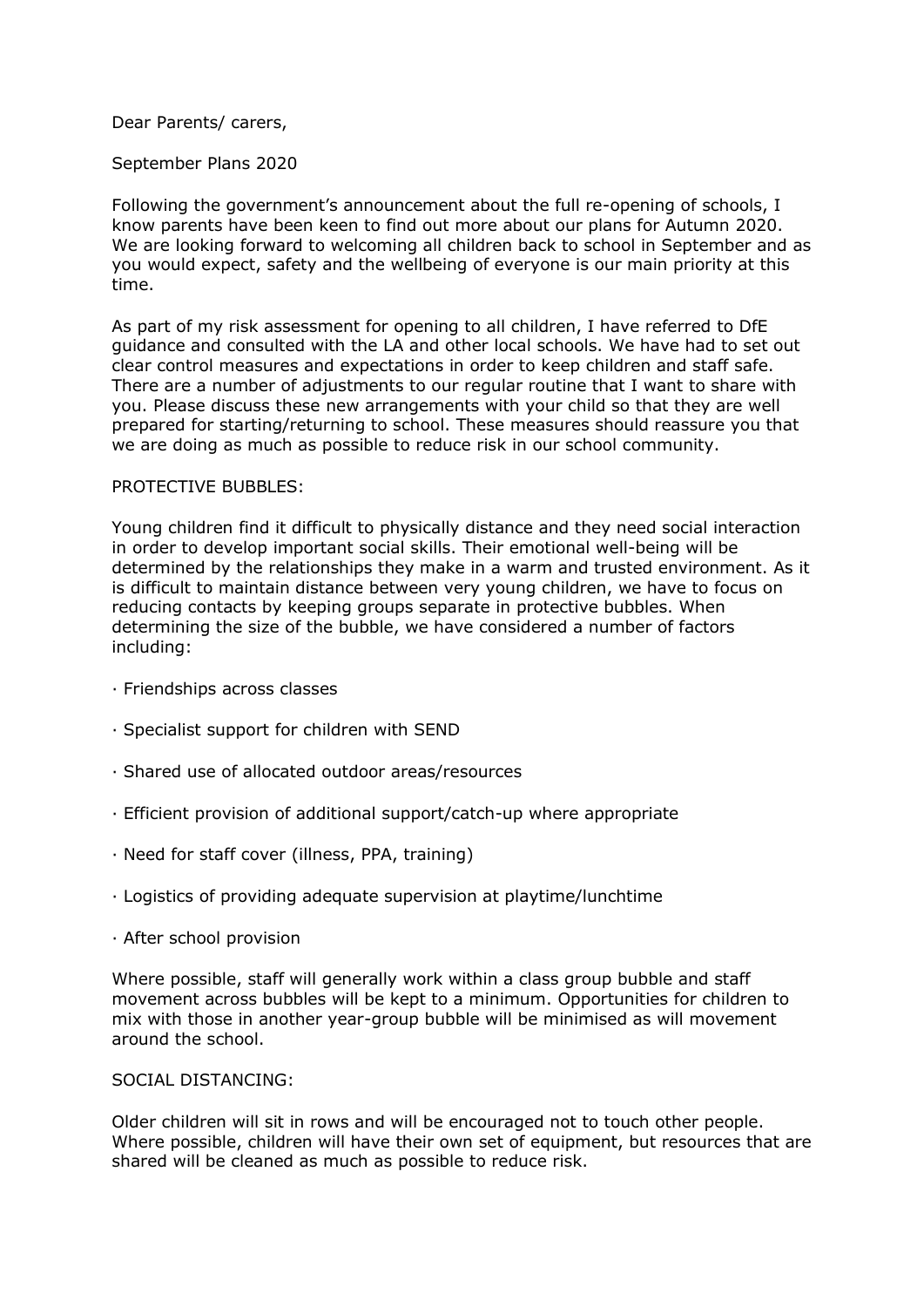## ARRIVALS AND DEPARTURES:

We will continue the current one-way system to manage arrivals and departures. In order to avoid the need for everyone to arrive/leave at the same time, children will be given staggered start and finish times. To reduce risk, it is very important that parents and children arrive on time, neither early or late, to avoid crowding, waiting and mixing of bubbles. When setting these times, we have ensured all children continue to have the appropriate amount of directed teaching time.

## New starters in early years have individual times for the first few days but these will be the regular times after transition.

We understand that it may be difficult if parents have more than one child at our school. We will need to operate some flexibility in order to reduce the need for waiting. If you have more than one child please arrive at the time for your YOUNGEST child and we will support older children to get into class. We will liaise with childminders to agree a suitable solution where children are in multiple year groups. We will keep these times under review and may need to adjust them if we have too many people arriving together.

> ---------------------------------------------------------------------------------------------------------------------------------

---------------------------------

| Nursery   | 8.45 | 11.45 |
|-----------|------|-------|
| Reception | 8.45 | חח ד  |
| Year 1    | 8.45 |       |
| Year 2    | 8.45 | חח ד  |
| Year 3    | 8.50 |       |
| 'Year 4   | 8.55 | 3.05  |
| Year 5    | 8.55 | 3 1 ก |
| Year 6    | 9.00 | 315   |

Only 1 parent/carer should escort a child to and from school. Parents and children should not gather at the school gates or on the playground. Although we believe daily contact between parents and teachers is really valuable, we will need to keep verbal, face to face communication to a minimum. We would usually invite parents of our youngest children into the classroom to help settle their child, but sadly, parents will not be able to enter the school building, unless there is a pre-planned appointment. We need to observe social distancing at the school entrance so we ask parents not to approach the office unless absolutely necessary and to wait outside if there is someone else there already. Children will continue to wash hands as soon as they arrive at school.

# EQUIPMENT:

Every child should bring a clean water bottle to school. Due to increased hand washing, you may wish to send hand cream for your child to use when needed. Children should bring their book-bag to school every day but please note, as our first priority in September will be to support children's well-being and re-establish routines, we will not be sending reading books home initially. PE kit should be brought to school on the allocated PE day. Children should not bring other equipment from home to school in order to minimise risk of cross contamination.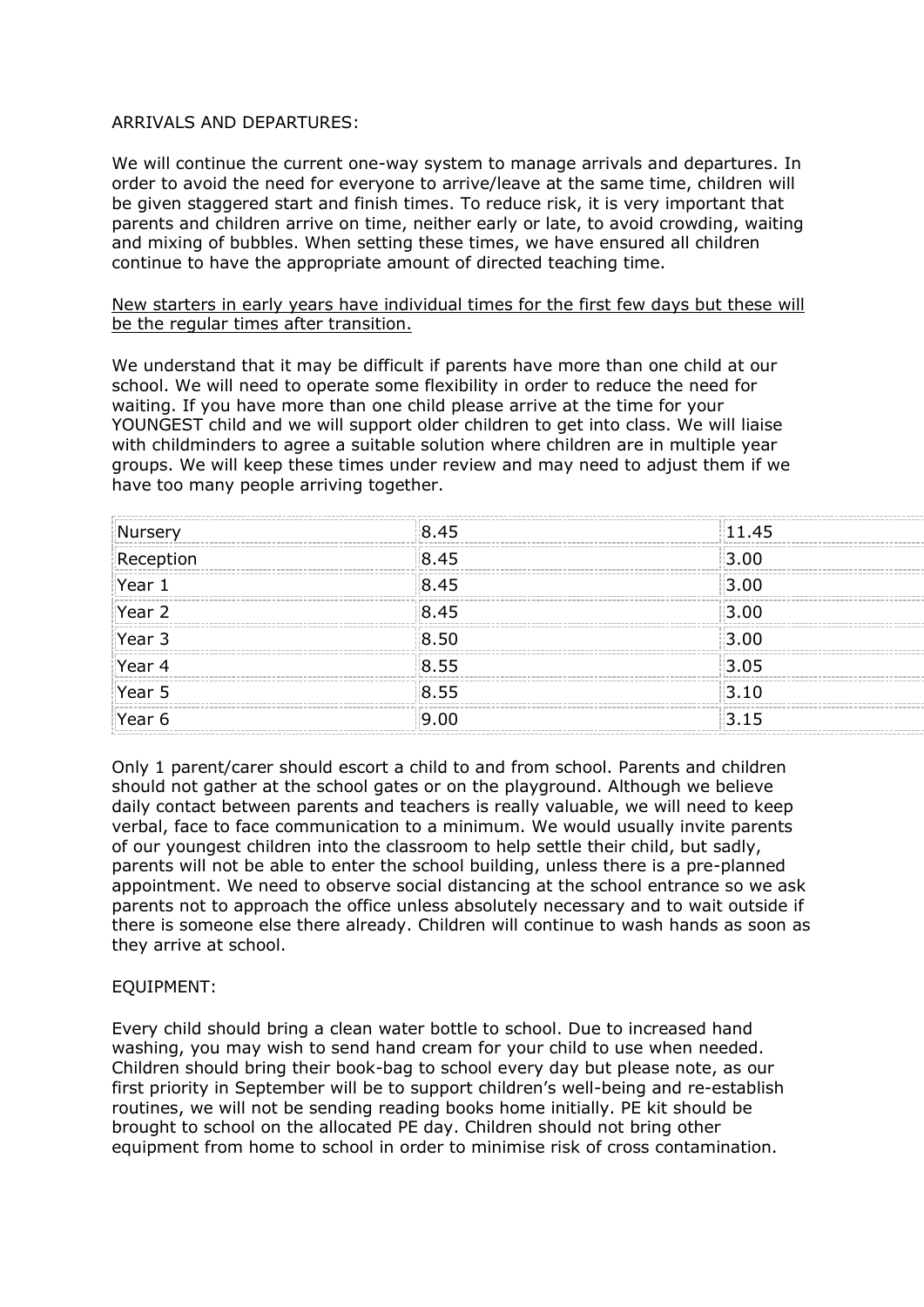## LUNCH:

Children will be able to order a choice of hot dinners or jacket potato. Each class will eat their dinner in separate sittings. The dining area will be cleaned between each group of children and staff will serve wearing PPE equipment. Alternatively, children can bring a packed lunch from home as normal.

#### UNIFORM:

Children should come to school each day in their school uniform. Normal washing of clothes is sufficient. Children will be spending time outside each day, whatever the weather, so children must bring a waterproof coat to school every day. Children should wear flat sensible shoes.

## HYGIENE:

We will follow guidance about increased hand-washing and use of tissues to 'catch it, kill it, bin it'. Frequently touched surfaces will be cleaned thoroughly each day. Soft furnishings and equipment that is difficult to wash will be removed from classrooms. Bins will be emptied more regularly.

Following DfE guidance, staff will not be expected to wear PPE unless they cannot maintain a 2 metre distance or are providing intimate care or first aid. If a child shows any symptoms, they will be supervised away from their classroom until they are collected. Adults supervising ill children will wear PPE.

#### ILLNESS:

Staff and children must not come into school if they are displaying any coronavirus symptoms (a new, continuous cough or high temperature, or a loss of or change in normal sense of taste or smell). If staff or children have any symptoms a test must be booked via https://www.nhs.uk/conditions/coronavirus-covid-19/testing-forcoronavirus/ or by telephone via NHS 119. If anyone in the household develops symptoms, all members of the household should stay at home until test results are received.

If your child becomes unwell when they are at school, with a new, continuous cough or high temperature, or has a loss of or change in their normal sense of taste or smell, they will be taken to a designated space where they will be supervised by a member of staff wearing PPE.

Your child must be collected immediately and taken home. They should self-isolate and have a test.

If a positive result is received, your child will need to 'stay at home' and self-isolate for at least 7 days from the first symptoms and other members of the household will also need to self-isolate for 14 days. Other close contacts should be shared via NHS